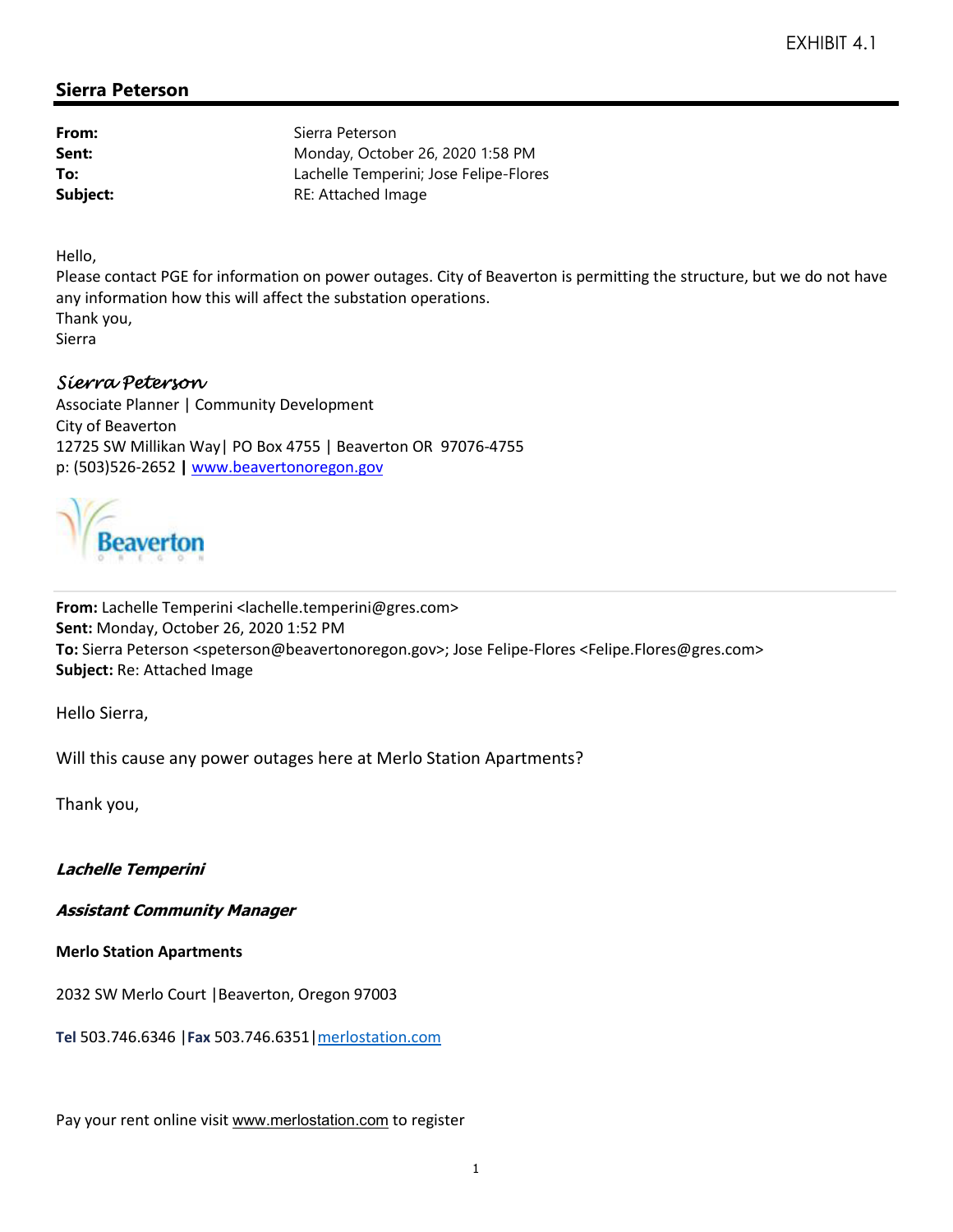*Please consider the environment before printing this e-mail.*

*This message may contain confidential and/or privileged information. If you are not the addressee or authorized to receive this for the addressee, you must not use, copy, disclose, or take any action based on this message or any information herein. If you have received this message in error, please advise the sender immediately by reply e-mail and delete this message. Thank you for your cooperation.*

From: Sierra Peterson <speterson@beavertonoregon.gov> **Sent:** Monday, October 26, 2020 10:56 AM **To:** Jose Felipe-Flores <Felipe.Flores@gres.com> **Cc:** Lachelle Temperini <lachelle.temperini@gres.com> **Subject:** RE: Attached Image

Good Morning,

The proposed project is for a new 1,320 utility building that will house equipment for the substation. This is not a new substation. The building is located adjacent to SW Jenkins Road, approximately 150 feet from the property line. Please let me know if you have any other questions or would like a phone call to discuss the project. Thank you,

## Sierra Peterson

Associate Planner | Community Development City of Beaverton 12725 SW Millikan Way| PO Box 4755 | Beaverton OR 97076-4755 p: (503)526-2652 **|** www.beavertonoregon.gov



**From:** Jose Felipe-Flores <Felipe.Flores@gres.com> **Sent:** Wednesday, October 21, 2020 8:58 AM **To:** Sierra Peterson <speterson@beavertonoregon.gov> **Cc:** Lachelle Temperini <lachelle.temperini@gres.com> **Subject:** FW: Attached Image

Hello Sierra

How can I get more info about this "PGE St. Mary's Substation Improvements" will it be another power station?

Thank you

 **Felipe Flores Community Manager Merlo Station Apartments** 2032 SW Merlo Court |Beaverton, Oregon 97003